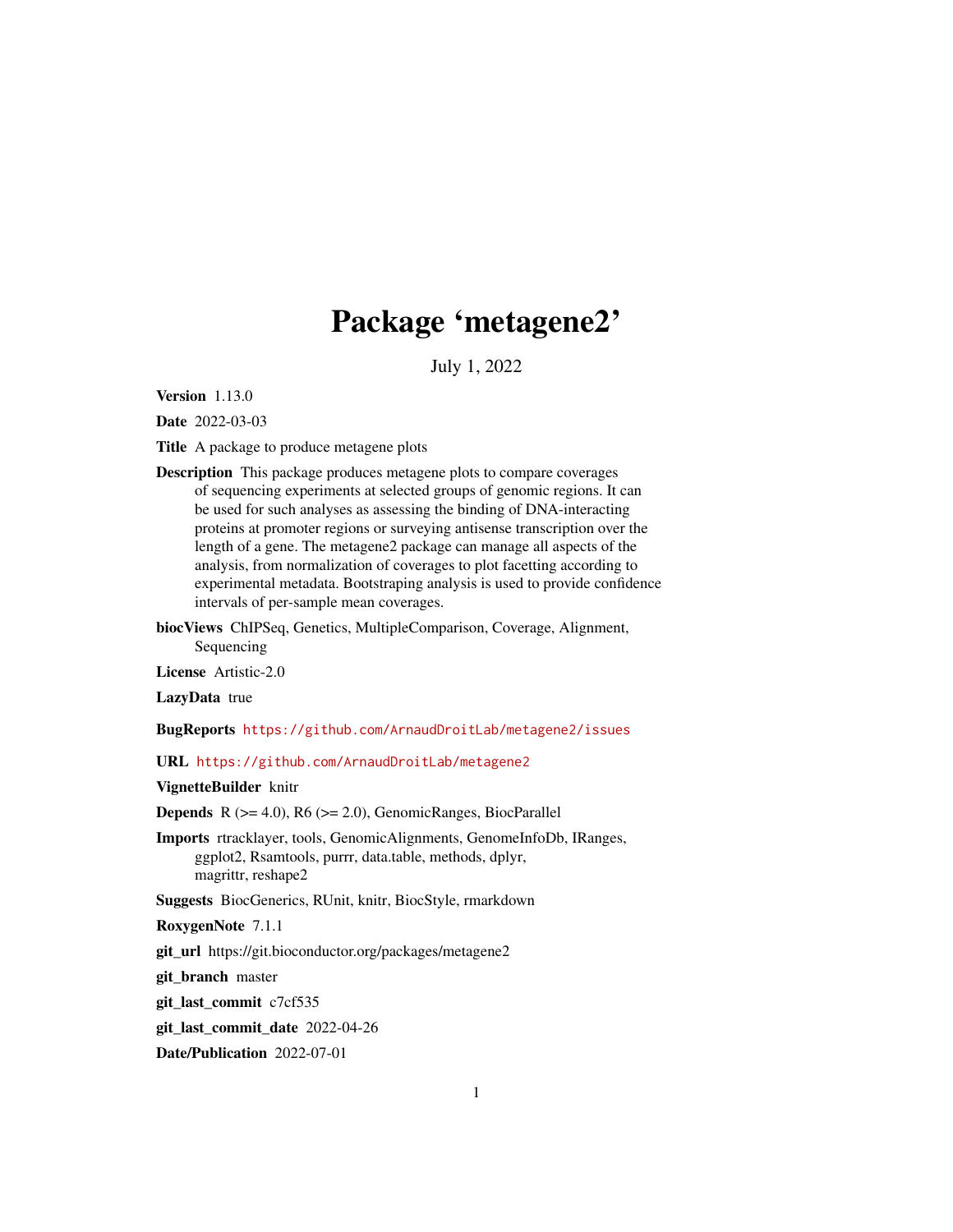```
Author Eric Fournier [cre, aut],
      Charles Joly Beauparlant [aut],
      Cedric Lippens [aut],
      Arnaud Droit [aut]
```
Maintainer Eric Fournier <ericfournier2@yahoo.ca>

# R topics documented:

| Index |  |
|-------|--|

<span id="page-1-1"></span>as\_is\_region\_order *Returns an "as-is" ordering of regions.*

# Description

This function creates an ordering of regions to be used with the [metagene2\\_heatmap](#page-19-1) function. The regions are not actually reordered, but returned as-is.

#### Usage

as\_is\_region\_order(metagene)

# Arguments

metagene The metagene object whose grouped regions should be ordered.

# Value

A list, with as many elements as there are region groups in the metagene object. Each element of that list is an ordering of the regions of that group based on their original ordering in the metagene2 object.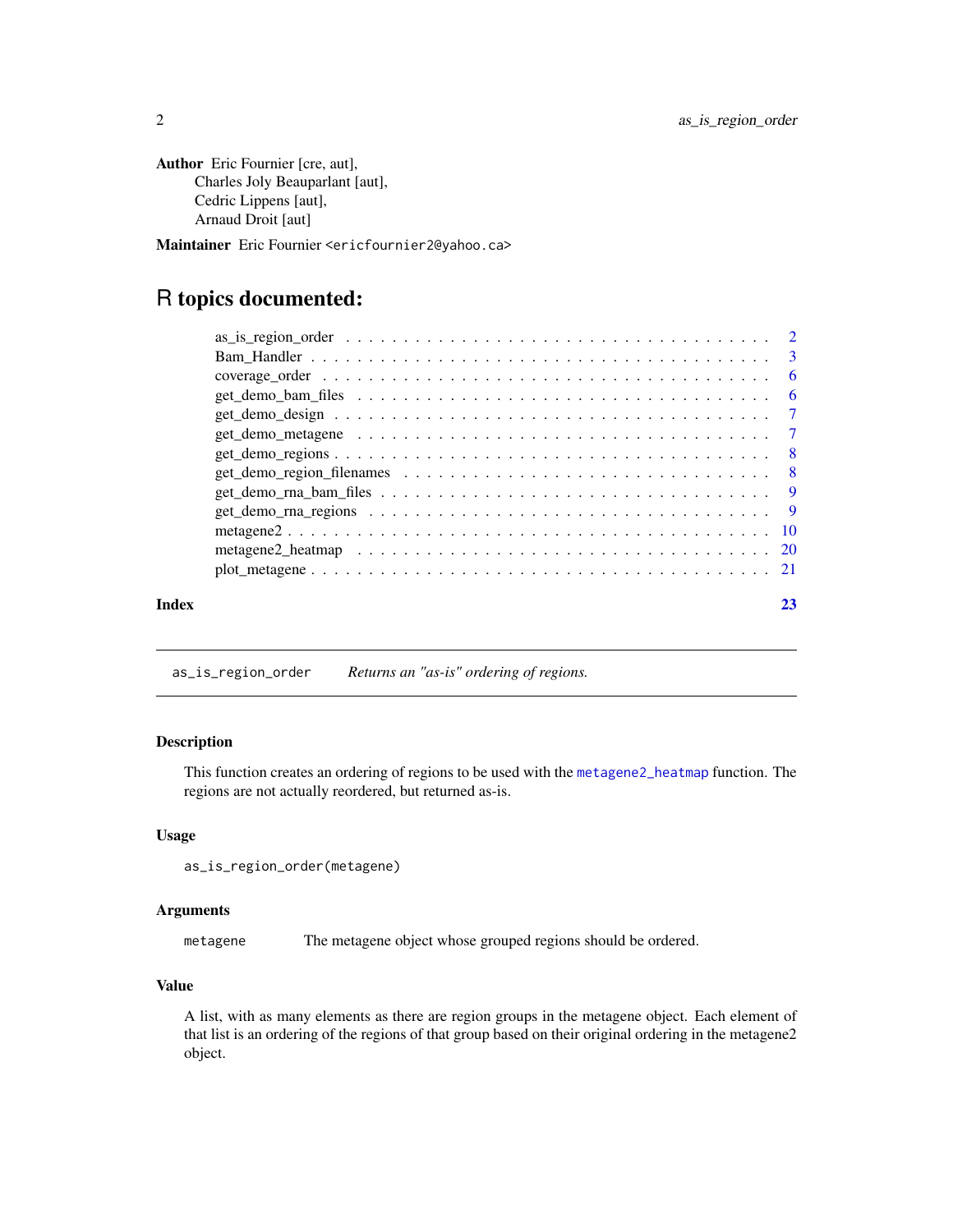# <span id="page-2-0"></span>Bam\_Handler 3

#### Examples

```
demo_metagene = get_demo_metagene()
as_is_region_order(demo_metagene)
```
Bam\_Handler *A class to manage BAM files.*

#### Description

This class will allow to load, convert and normalize alignments and regions files/data.

#### Format

A BAM manager

#### Value

Bam\_Handler\$new returns a Bam\_Handler object which contains coverage related information for every BAM files.

# **Constructor**

bh <- Bam\_Handler\$new(bam\_files, cores = SerialParam())

- bam\_files A vector of BAM filenames. The BAM files must be indexed. i.e.: if a file is named file.bam, there must be a file named file.bam.bai or file.bai in the same directory.
- cores The number of cores available to parallelize the analysis. Either a positive integer or a BiocParallelParam. Default: SerialParam().
- paired\_end If TRUE, metagene will deal with paired-end data. If FALSE, single-end data are expected

Bam\_Handler\$new returns a Bam\_Handler object that contains and manages BAM files. Coverage related information as alignment count can be obtain by using this object.

# **Methods**

bh\$get\_aligned\_count(bam\_file)

bam file The name of the BAM file.

bg\$get\_bam\_name(bam\_file)

bam\_file The name of the BAM file.

bh\$get\_rpm\_coefficient(bam\_file)

bam\_file The name of the BAM file.

bh\$index\_bam\_files(bam\_files)

bam\_files A vector of BAM filenames.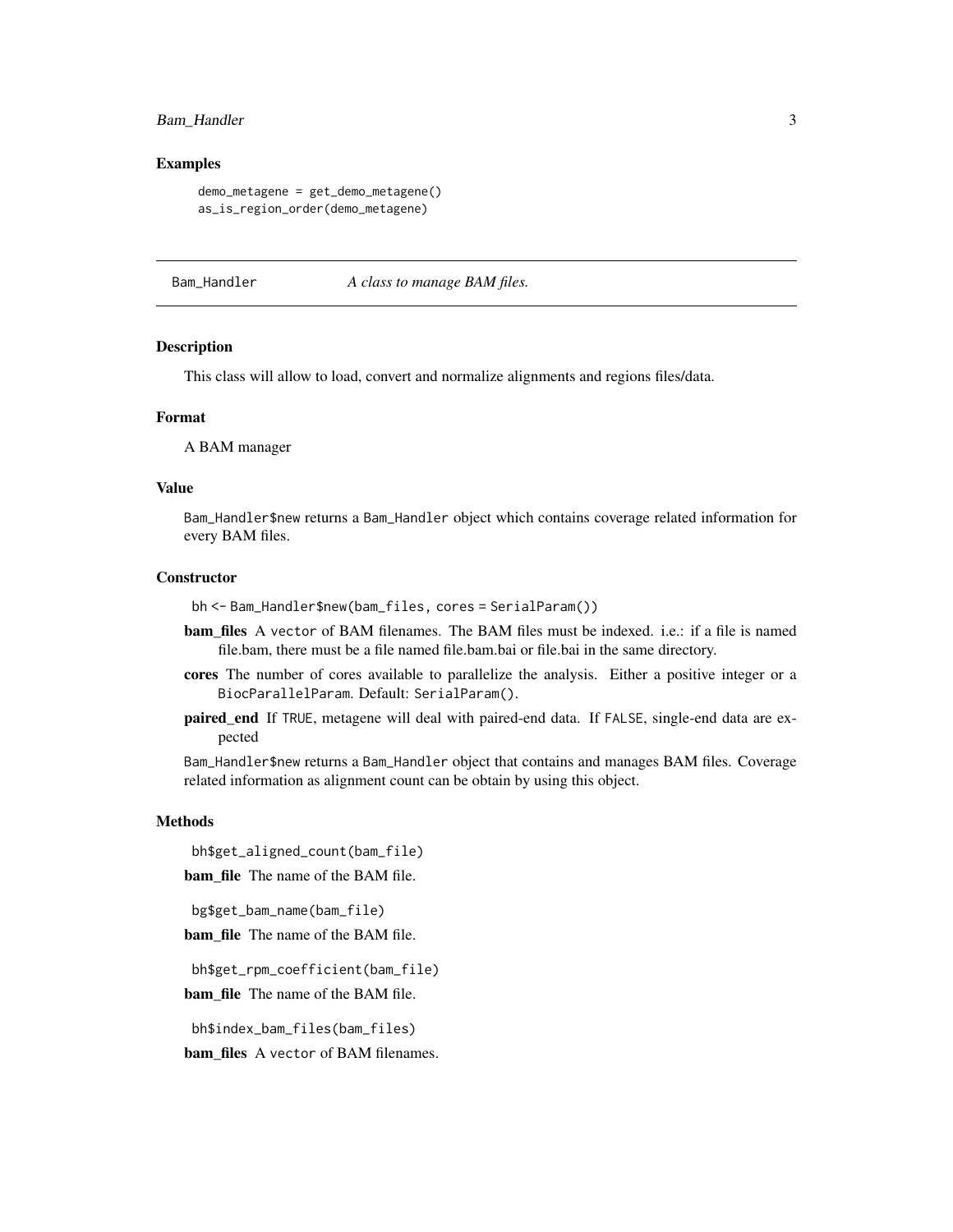```
bh$get_bam_files()
```
bh\$get\_coverage(bam\_file, regions) force\_seqlevels = FALSE)

bam\_file The name of the BAM file.

regions A not empty GRanges object.

force\_seqlevels If TRUE, Remove regions that are not found in bam file header. Default: FALSE. TRUE and FALSE respectively correspond to pruning.mode = "coarse" and "error" in ?seqinfo.

bh\$get\_normalized\_coverage(bam\_file, regions) force\_seqlevels = FALSE)

bam\_file The name of the BAM file.

- regions A not empty GRanges object.
- force\_seqlevels If TRUE, Remove regions that are not found in bam file header. Default: FALSE. TRUE and FALSE respectively correspond to pruning.mode = "coarse" and "error" in ?seqinfo.

chip bam file The path to the chip bam file.

**input\_bam\_file** The path to the input (control) bam file.

# Methods

Public methods:

- [Bam\\_Handler\\$new\(\)](#page-3-0)
- [Bam\\_Handler\\$get\\_bam\\_name\(\)](#page-3-1)
- [Bam\\_Handler\\$get\\_aligned\\_count\(\)](#page-4-0)
- [Bam\\_Handler\\$get\\_rpm\\_coefficient\(\)](#page-4-1)
- [Bam\\_Handler\\$index\\_bam\\_files\(\)](#page-4-2)
- [Bam\\_Handler\\$get\\_bam\\_files\(\)](#page-4-3)
- [Bam\\_Handler\\$get\\_coverage\(\)](#page-4-4)
- [Bam\\_Handler\\$get\\_normalized\\_coverage\(\)](#page-4-5)
- [Bam\\_Handler\\$clone\(\)](#page-4-6)

#### <span id="page-3-0"></span>Method new():

```
Usage:
Bam_Handler$new(
 bam_files,
 cores = SerialParam(),
 paired_end = FALSE,
  strand_specific = FALSE,
 paired_end_strand_mode = 2,
 extend_{reads} = 0,
  invert_strand = FALSE
)
```
<span id="page-3-1"></span>Method get\_bam\_name():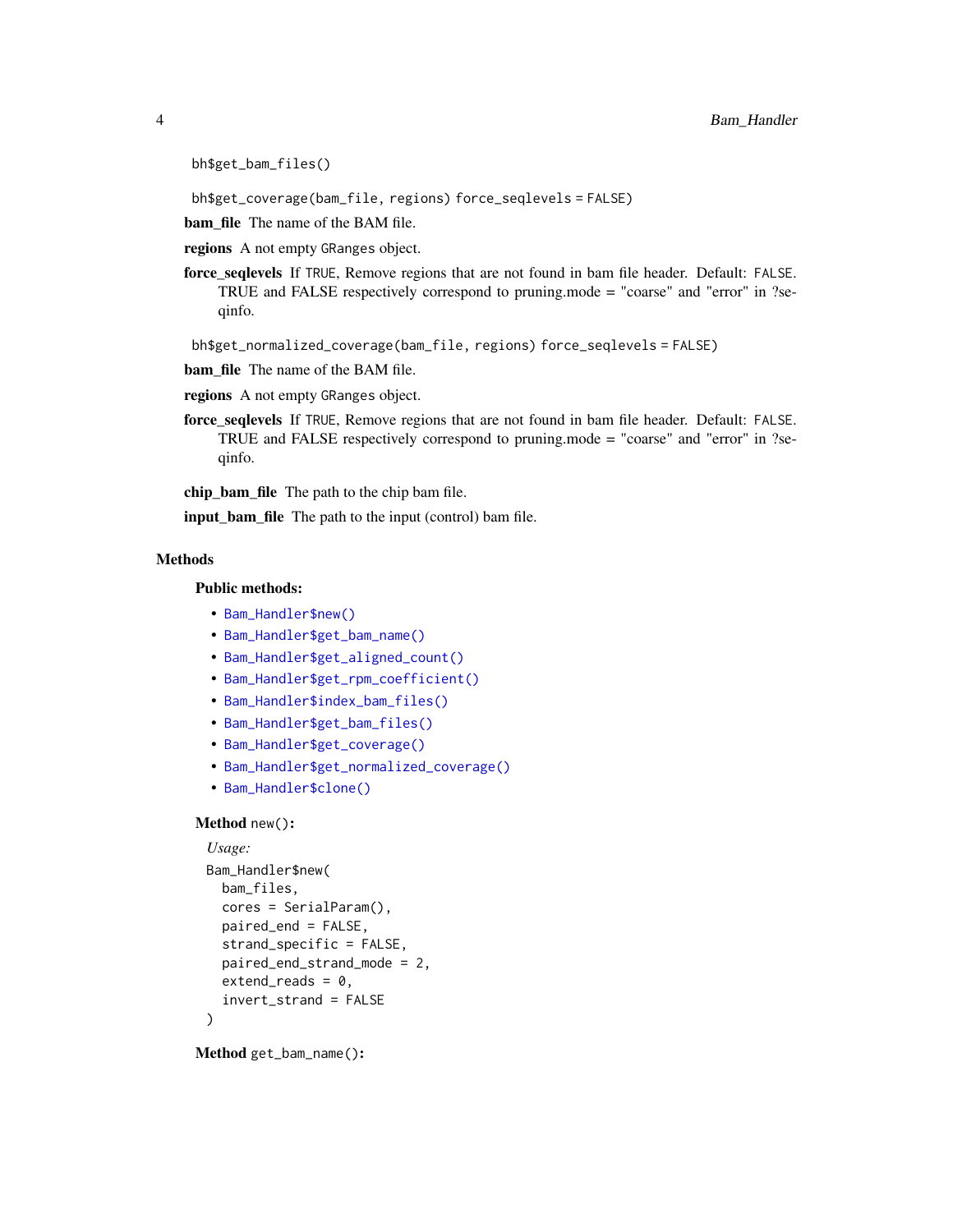# Bam\_Handler 5

```
Usage:
 Bam_Handler$get_bam_name(bam_file)
Method get_aligned_count():
 Usage:
 Bam_Handler$get_aligned_count(bam_file)
Method get_rpm_coefficient():
 Usage:
 Bam_Handler$get_rpm_coefficient(bam_file)
Method index_bam_files():
 Usage:
 Bam_Handler$index_bam_files(bam_files)
Method get_bam_files():
 Usage:
 Bam_Handler$get_bam_files()
Method get_coverage():
 Usage:
 Bam_Handler$get_coverage(
   bam_file,
   regions,
   force_seqlevels = FALSE,
   simplify = TRUE
 \mathcal{L}Method get_normalized_coverage():
 Usage:
 Bam_Handler$get_normalized_coverage(
   bam_file,
   regions,
   force_seqlevels = FALSE,
   simplify = TRUE
 )
Method clone(): The objects of this class are cloneable with this method.
 Usage:
```
<span id="page-4-6"></span><span id="page-4-5"></span>

Bam\_Handler\$clone(deep = FALSE) *Arguments:*

deep Whether to make a deep clone.

# Examples

```
bam_file <- get_demo_bam_files()[1]
bh <- metagene2:::Bam_Handler$new(bam_files = bam_file)
bh$get_aligned_count(bam_file)
```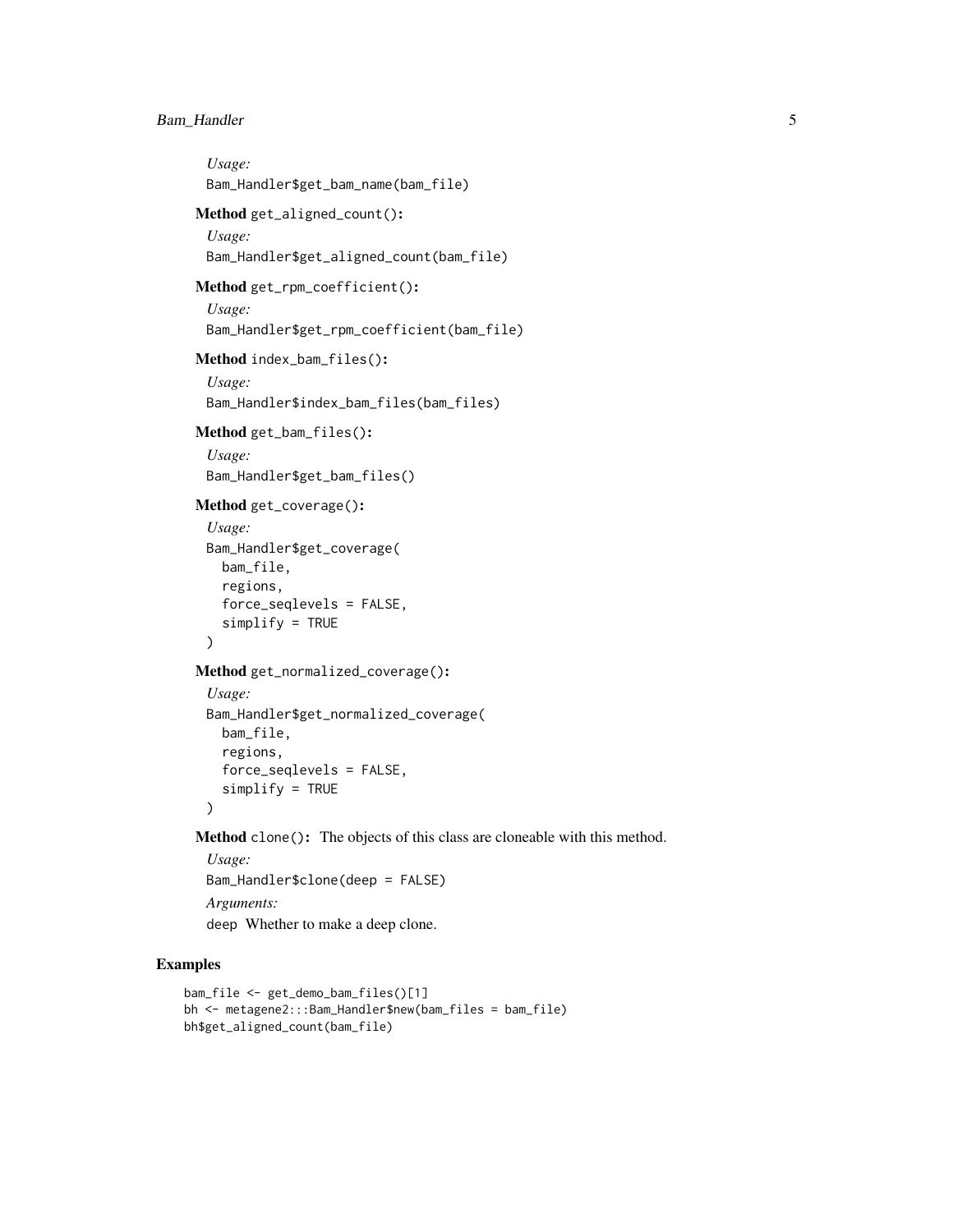<span id="page-5-1"></span><span id="page-5-0"></span>

# Description

This function creates an ordering of regions within region groups based on ascending or descending mean coverage. This is used with the [metagene2\\_heatmap](#page-19-1) function.

# Usage

```
coverage_order(metagene, design_groups = NULL, decreasing = TRUE)
```
# Arguments

| metagene      | The metagene object whose grouped regions should be ordered.                                                |
|---------------|-------------------------------------------------------------------------------------------------------------|
| design_groups | A vector of design groups to be used for determining the ordering. If NULL, all<br>design groups are used.  |
| decreasing    | If TRUE, regions are ordered from the highest mean coverage to the lowest mean<br>coverage, and vice versa. |

#### Value

A list, with as many elements as there are region groups in the metagene object. Each element of that list is an ordering of the regions of that group based on their mean coverage.

# Examples

demo\_metagene = get\_demo\_metagene() coverage\_order(demo\_metagene)

get\_demo\_bam\_files *Get BAM filenames for demo*

## Description

Get BAM filenames for demo

#### Usage

get\_demo\_bam\_files()

# Value

A vector of BAM filenames

#### Examples

bam\_files <- get\_demo\_bam\_files()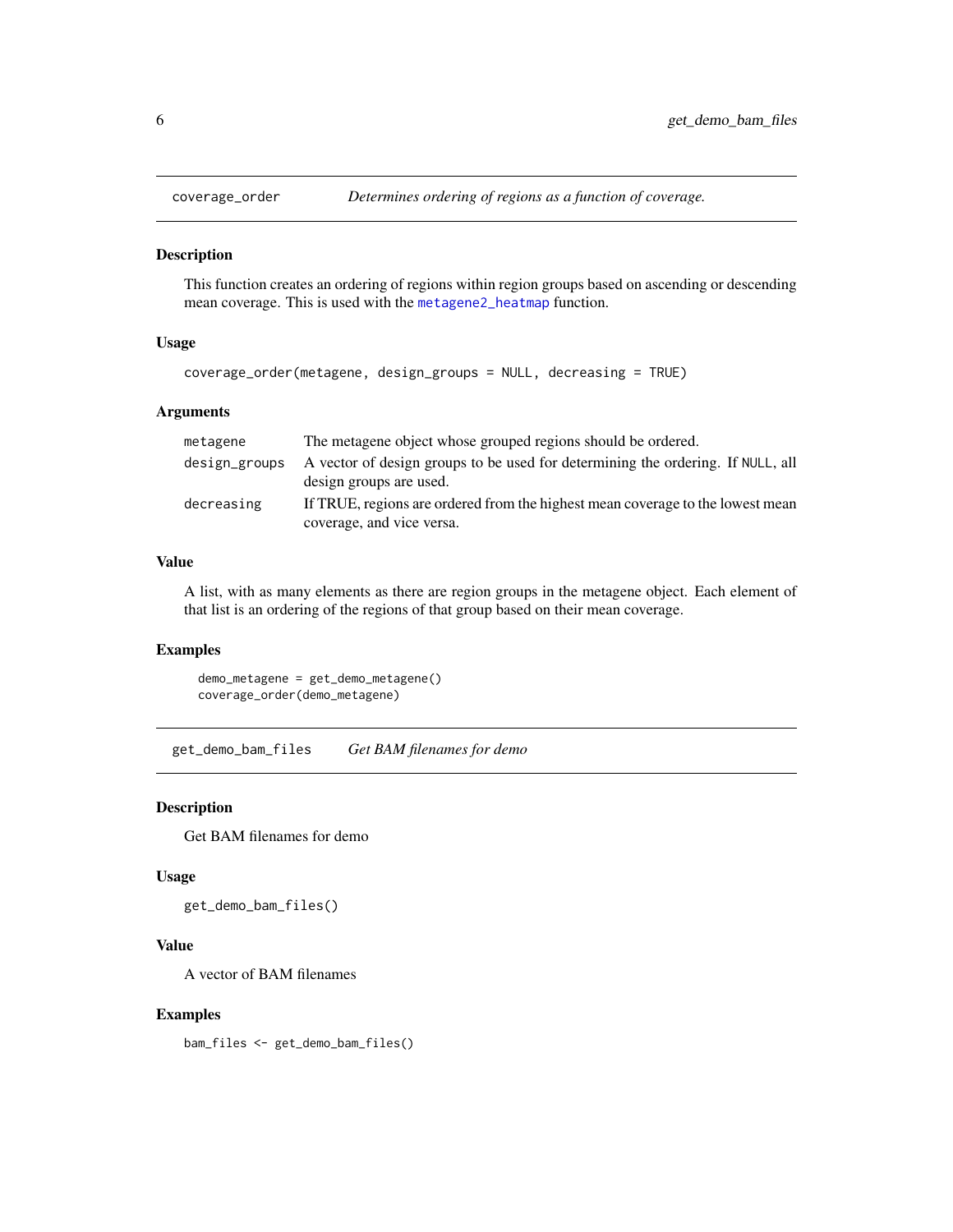# <span id="page-6-0"></span>Description

Get a demo design object

#### Usage

```
get_demo_design()
```
# Value

A data.frame corresponding to a valid design.

# Examples

mg <- get\_demo\_design()

get\_demo\_metagene *Get a demo metagene object*

# Description

Get a demo metagene object

# Usage

get\_demo\_metagene()

# Value

A metagene object

# Examples

mg <- get\_demo\_metagene()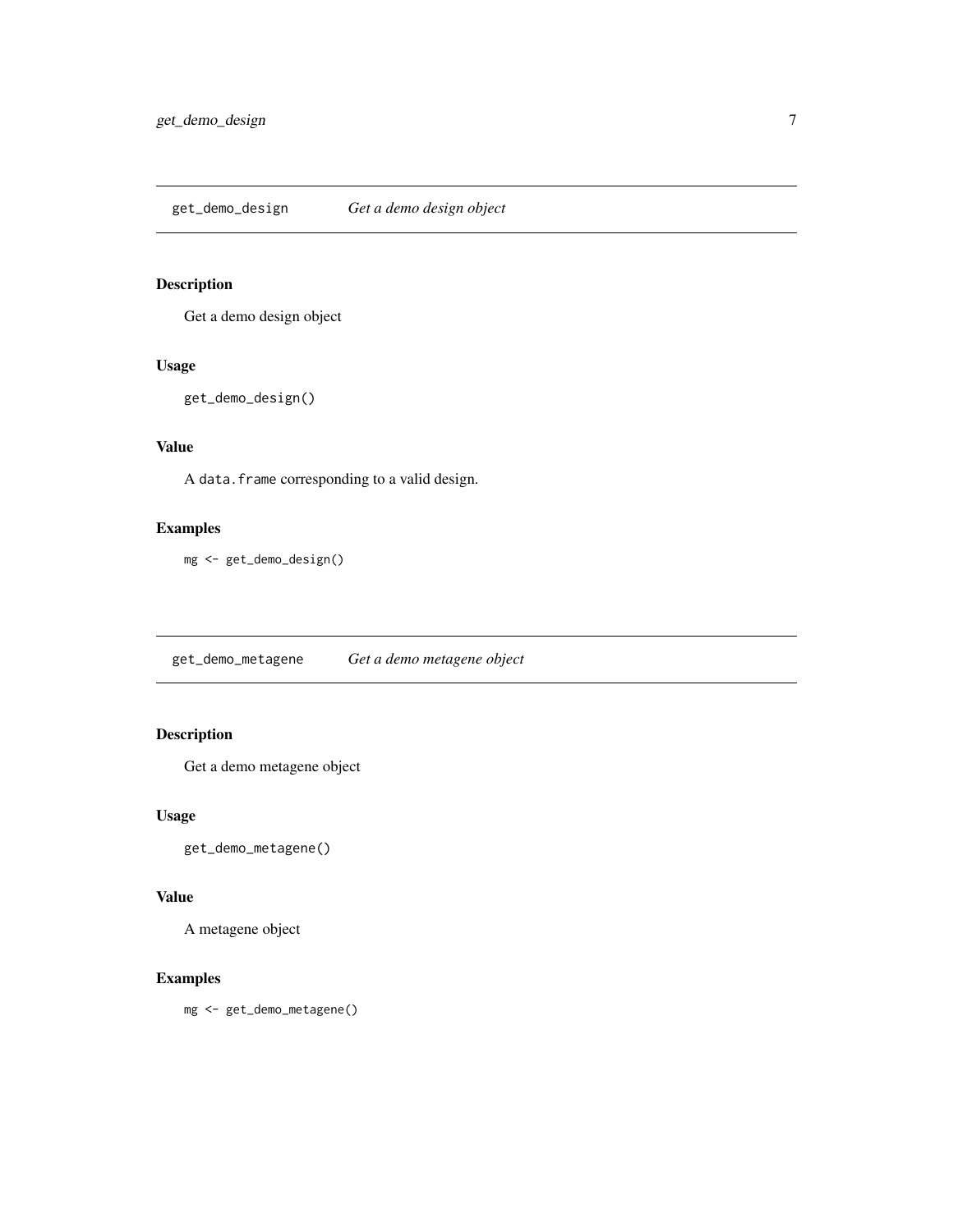<span id="page-7-0"></span>get\_demo\_regions *Get demo regions*

# Description

Get demo regions

# Usage

get\_demo\_regions()

# Value

A vector of regions filenames

# Examples

regions <- get\_demo\_regions()

get\_demo\_region\_filenames

*Get regions filenames for demo*

# Description

Get regions filenames for demo

#### Usage

get\_demo\_region\_filenames()

# Value

A vector of regions filenames

# Examples

regions <- get\_demo\_regions()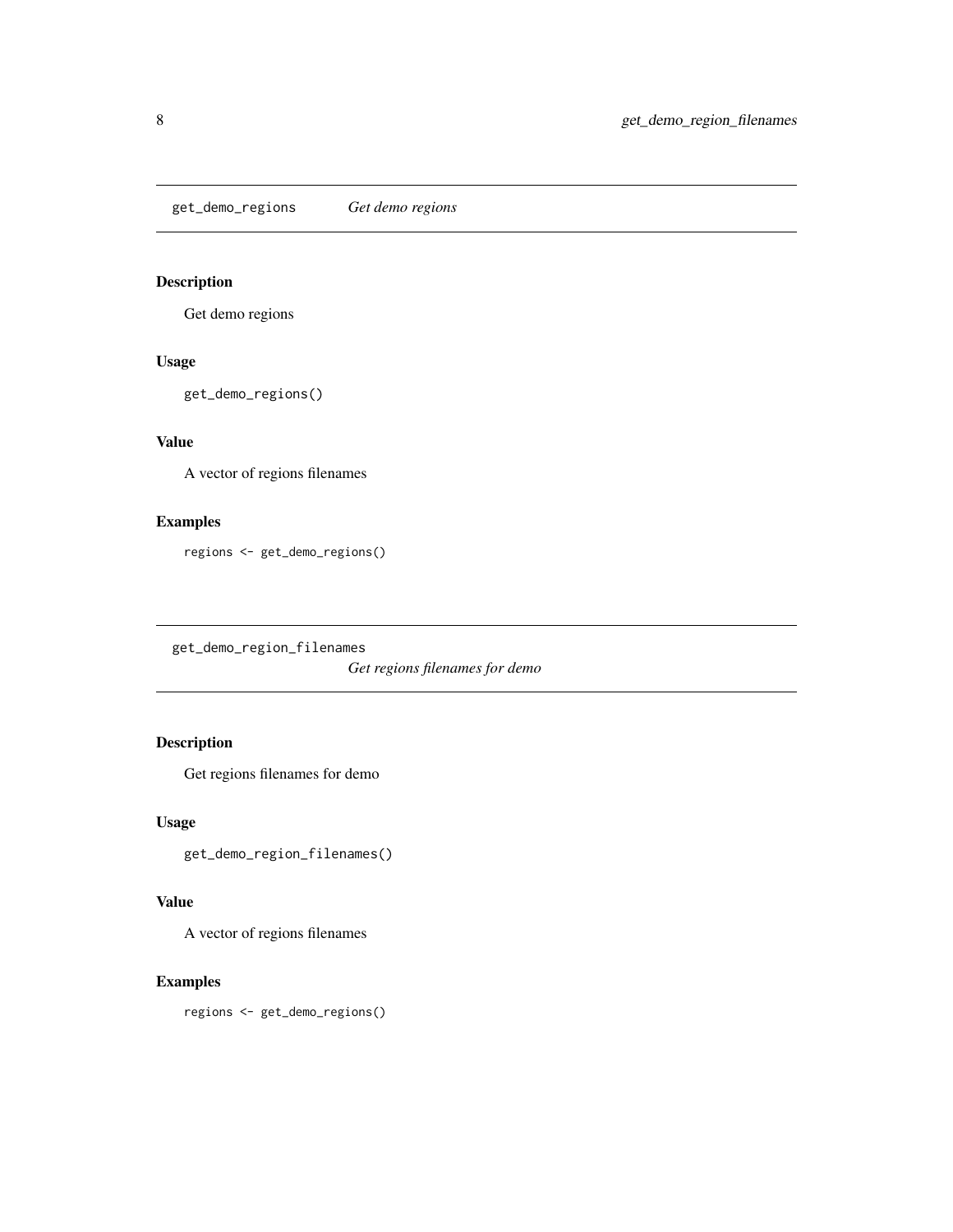<span id="page-8-0"></span>get\_demo\_rna\_bam\_files

*Get BAM filenames for demo*

# Description

Get BAM filenames for demo

#### Usage

get\_demo\_rna\_bam\_files()

# Value

A vector of BAM filenames

# Examples

bam\_files <- get\_demo\_rna\_bam\_files()

get\_demo\_rna\_regions *Get demo regions*

# Description

Get demo regions

#### Usage

get\_demo\_rna\_regions()

# Value

A GRangesList with two genes

# Examples

regions <- get\_demo\_rna\_regions()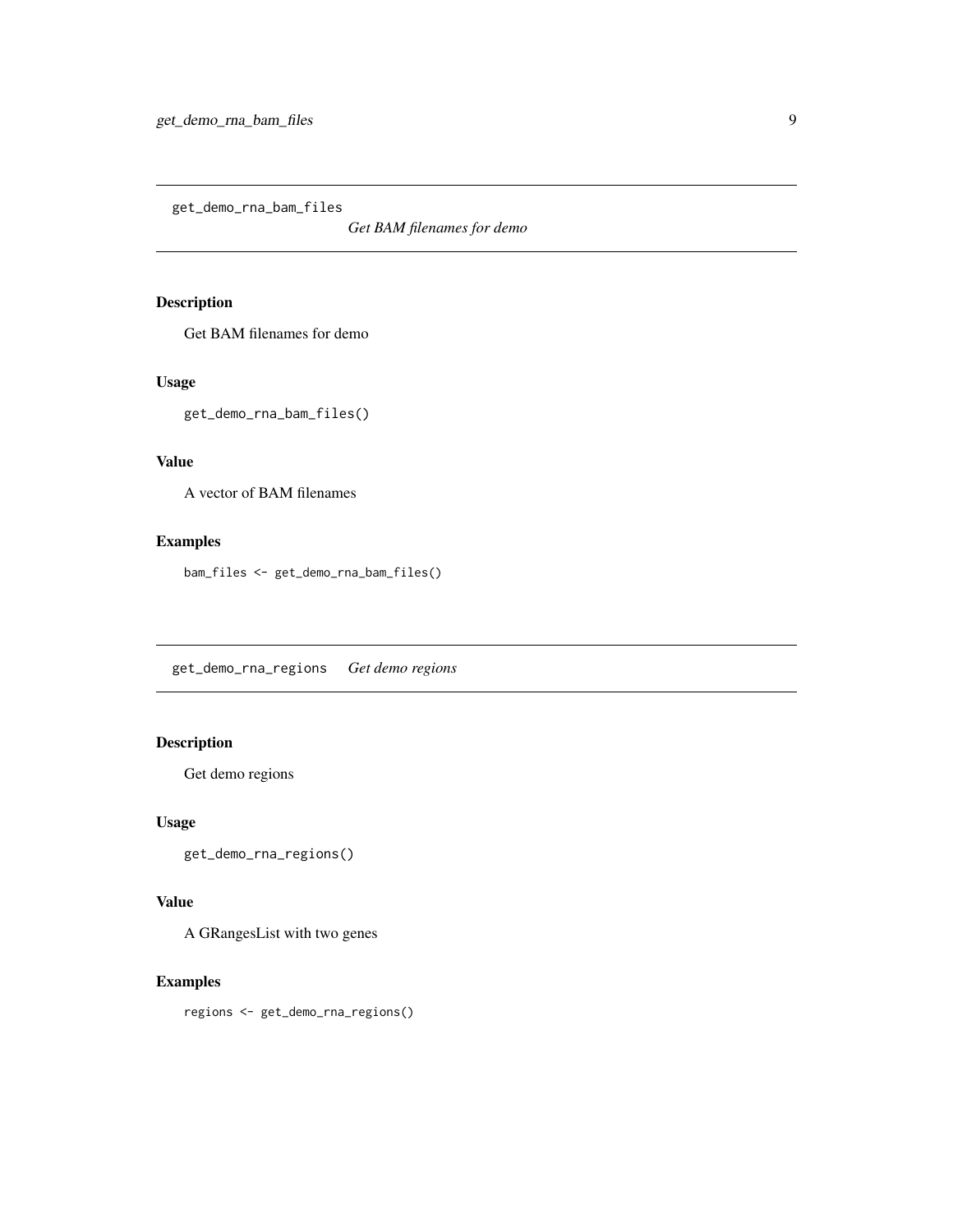#### <span id="page-9-0"></span>**Description**

This metagene2 class encapsulates all of the steps necessary to perform metagene analyses, which are aggregations of coverages over multiple regions (genes) to reveal patterns that might not be apparent from looking at individual regions. It will allow to load, convert and normalize bam alignments and regions files/data. Once the data is ready, the user can then choose to produce metagene plots on the data or some subset of it.

#### Format

A metagene experiment manager

#### Details

Most metagene analyses are a two-step affair:

- 1. Initialize the object using mg = metagene2\$new(), specifying which regions and bam files should be used for the analysis.
- 2. Generate a metagene plot using mg\$produce\_metagene, specifying any additional parameter (Number of bins, facetting variables, etc).

The metagene2 object will then internally chain all 6 required processing steps, updating its internal caches along the way:

- 1. Coverages are inferred from bam files (metagene2\$new).
- 2. Coverages from multiple bam files are grouped and normalized (mg\$group\_coverages).
- 3. Coverages are binned together (mg\$bin\_coverages)
- 4. Binned coverages are split according to the type of region they belong to (mg\$split\_coverages\_by\_regions).
- 5. Coverage means and confidence intervals are calculated for each region \* group combination (mg\$calculate\_ci).
- 6. Metadata is added to the calculated coverages ( mg\$add\_metadata).
- 7. The metagene is plotted (mg\$plot).

Each of these steps has an associated function, which takes as input certain parameters of the metagene analysis and returns an intermediary structure of interest (coverages, binned coverages, longform data frame of confidence intervals, etc). Those are described below, in the "Processing methods" section.

All processing methods automatically call previous processing steps if those have not already been run. For example, there is no need to call mg\$group\_coverages() before calling mg\$bin\_coverages(): the metagene2 object will automatically detect that certain prerequisite steps have not yet been performed, and run them.

Additionally, when calling produce\_metagene a second time to change certain analysis parameters after generating an initial metagene plot, only the required caches are reset: all non-impacted aspects of the analysis are left untouched, decreasing processing time.

For further examples, see the metagene2 vignette.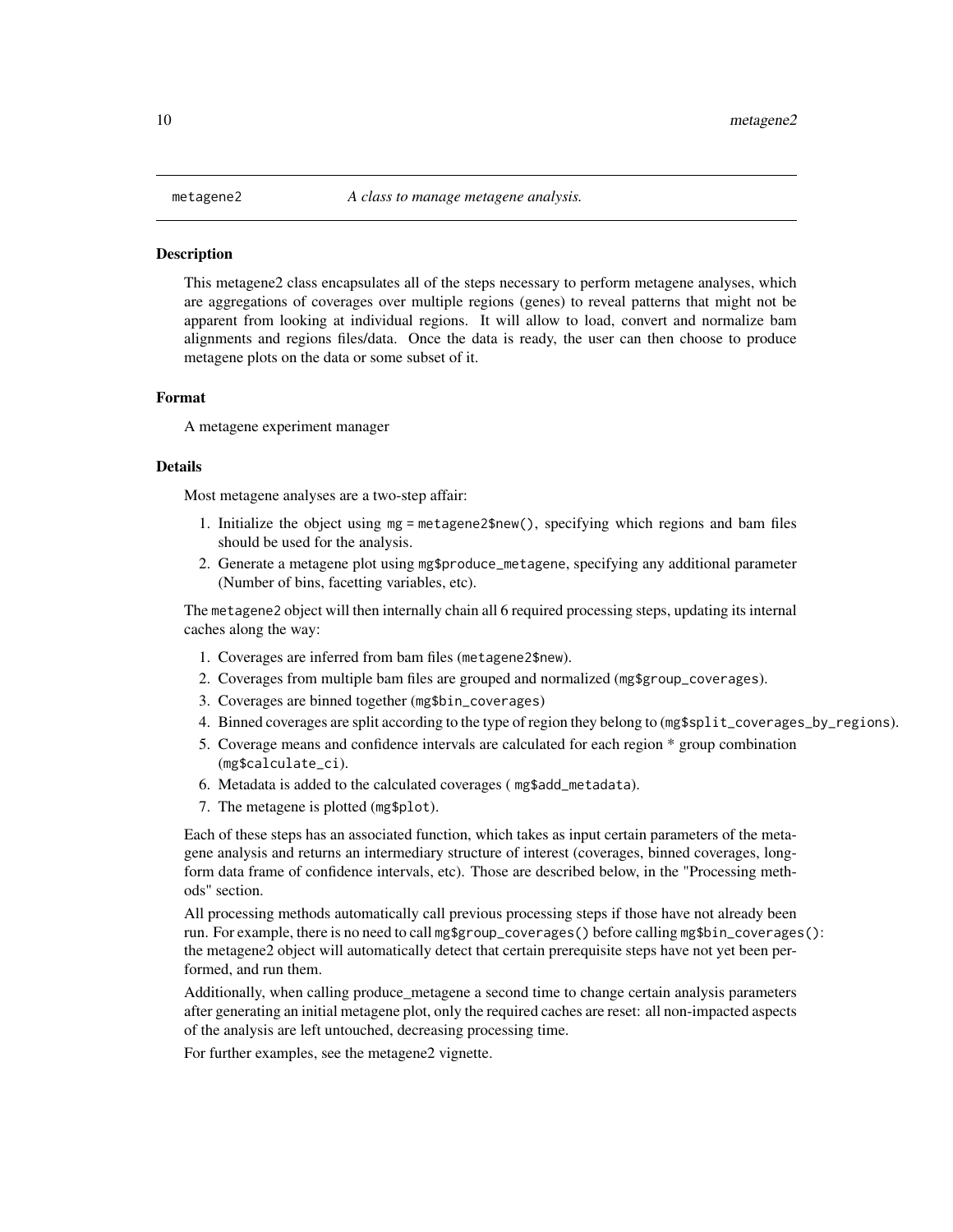#### $metagene2$  11

#### Value

metagene2\$new returns a metagene2 object which contains the normalized coverage values for every regions in all specified BAM files.

#### **Constructor**

# Usage:

mg <- metagene2\$new(regions, bam\_files, padding\_size = 0, cores = SerialParam(), verbose = FALSE, force\_seqlevels = FALSE, paired\_end = FALSE, assay = 'chipseq', strand\_specific=FALSE, paired\_end\_strand\_mode=2, region\_mode="auto", region\_metadata=NULL, extend\_reads=0, invert\_strand=FALSE, ...)

# Description:

This method returns a new metagene2 object. Upon initialization, a metagene2 object calculates coverages over all given regions in the provided bam files. Any and all parameter associated with any of the processing steps can be initialized upon object construction. All analysis parameters that are not explicitly specified in the constructor call are initialized to sensible defaults.

#### Parameters:

regions A description of all regions over which metagenes will be calculated.

When region\_mode is "separate", those should be provided using a GRanges object representing all individual, contiguous regions to be examined.

When region\_mode is "stitch", those should be provided using a GRangesList object where each individual GRanges element represents a set of regions to be stitched together.

As a convenience, in "separate" mode, metagene2 will convert any passed in GRangesList into an unlisted GRanges with an additional region\_name metadata column containing the name of the GRangesList element it was extracted from.

Also as a convenience, regions can also be a character vector of filenames, which are then imported into a GRangesList. Supported file formats are BED, narrowPeak, broadPeak, gff and gtf.

- bam\_files A vector of BAM filenames. The BAM files must be indexed. i.e.: if a file is named file.bam, there must be a file named file.bam.bai or file.bai in the same directory. If bam\_files is a named vector, then the provided names can be used downstream to refer to those bam files. If no names are provided, metagene2 will try to infer appropriate ones.
- assay 'chipseq', 'rnaseq' or NULL. If non-NULL, metagene will set other parameters, such as region\_mode and strand\_specific, to logical values for the given assay. Default: 'chipseq'
- region\_mode Set the way the regions parameter is interpreted. Can be 'separate', 'stitch' or 'auto'. In separate mode, regions is expected to be a GRanges defining individual, contiguous regions. In 'stitch' mode, regions is expected to be a GRangesList where each GRanges element represents a set of regions to be stitched together and treated as a single logical region. If 'auto' then a logical value is inferred from the assay parameter. Default: 'auto'
- region\_metadata A data-frame of metadata to be associated with the elements of regions. It must contain has many rows as there are elements in regions. If region\_metadata is NULL but regions has an mcols element, then it is used.
- **padding size** The provided regions will be extended on each side by the value of this parameter. The padding\_size must be a non-negative integer. Default  $= 0$ .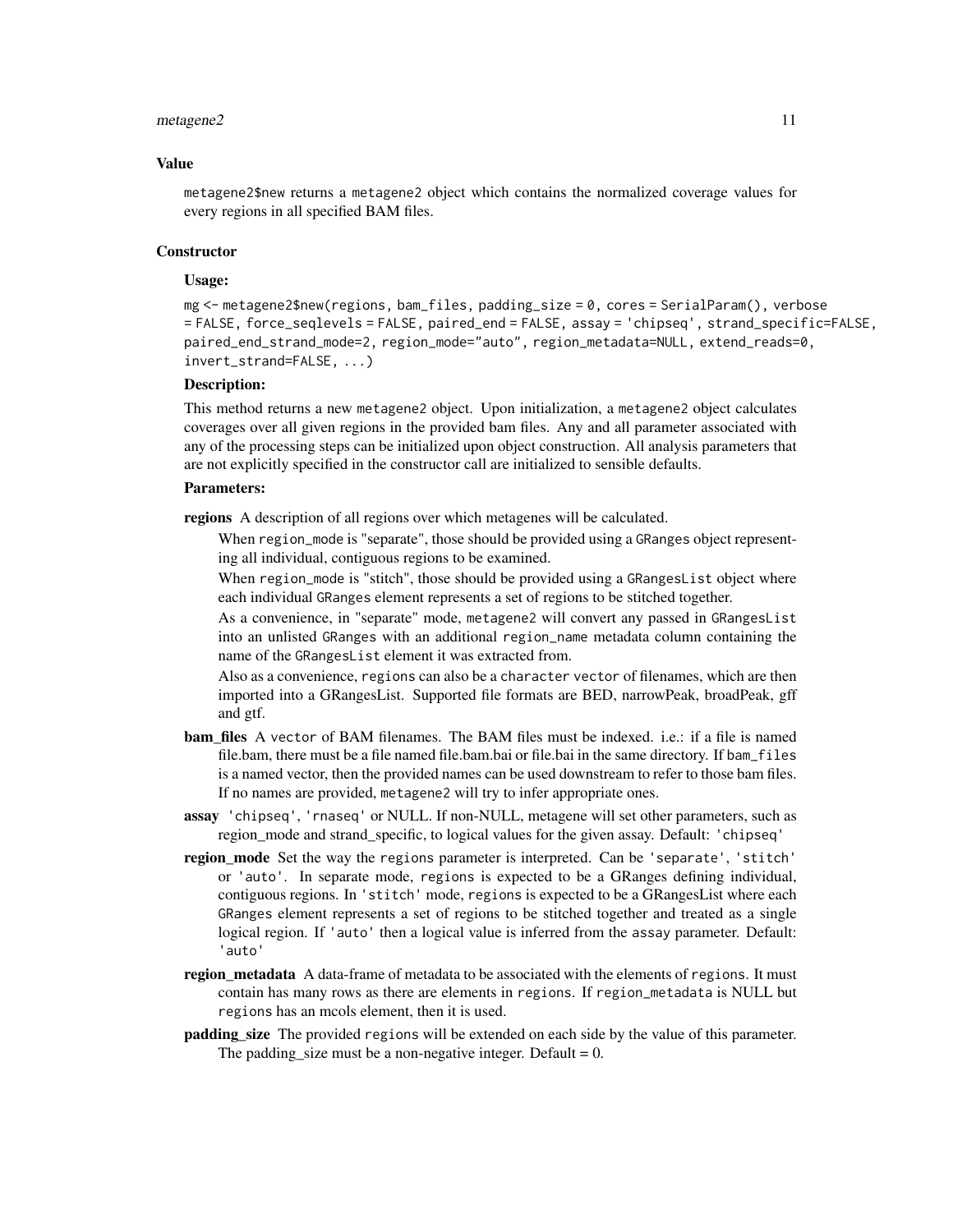- cores The number of cores available to parallelize the analysis. Either a positive integer or a BiocParallelParam. Default: SerialParam().
- verbose Print progression of the analysis. A logical constant. Default: FALSE.
- force\_seqlevels If TRUE, remove regions that are not found in bam file header. Default: FALSE. TRUE and FALSE respectively correspond to pruning.mode = "coarse" and "error" in ?seqinfo.
- **paired end** Set this to TRUE if the provided bam files describe paired-end reads. If FALSE, singleended data are expected. Default: FALSE
- strand\_specific If TRUE, only reads which align to the same strand as those specified in regions will count toward coverage for that region. Useful for RNA-seq profiles generated from strandspecific libraries, such as Illumina TruSeq. Default: 'FALSE'
- paired\_end\_strand\_mode '1' or '2'. In paired-end mode, indicates which read in a pair sets the pair's strand. If 1, this is the first read (This should be used with directional protocols such as Directional Illumina (Ligation) or Standard SOLiD). If 2, this is the second read (This should be used with directional protocols such as dUTP, NSR, NNSR, or Illumina stranded TruSeq PE). Ignored if either paired\_end or strand\_specific is FALSE. Default: '2'
- extend reads Extend individual reads to have a minimum length equal to this parameter. When set to 0, no read extension occurs. This is useful for single-end chip-seq experiments, where the length of the captured fragment is usually longer than the sequenced read.
- invert strand If TRUE, coverages for the given regions will be inferred from the coverage on the strand opposite theirs. Useful for single-end stranded experiments which use cDNA. This parameter is ignored if strand-specific is FALSE.
- ... Additional parameters for the metagene analysis. See produce\_metagene for a list of possible parameters.

metagene2\$new returns a metagene2 object that contains the coverages for every BAM files in the regions from the regions parameter.

#### produce\_metagene()

#### Usage:

mg\$produce\_metagene(...)

#### Description:

produce\_metagene is the workhorse method of the metagene2 object. This method performs all of the necessary analysis steps for the production of the metagene plot, and returns that plot. Any and all parameters of the metagene analysis, as documented in the individual processing steps, can be passed to produce\_metagene. The metagene2 object will then determines which intermediate caches would be affected by changes to those parameters, invalidate them, and rerun all steps up to the plotting. This makes produce\_metagene ideal for fast, iterative takes on the data.

Below we present those parameters and a brief description of their usage. Please refer to the affected processing step for a more in-depth explanation of each parameter.

#### Parameters:

design A data. frame that describes the grouping of the bam files into design groups. By default, each bam file is its own design group. See group\_coverages.

normalization The algorithm to use to normalize coverages, NULL (no normalization) or "RPM". By default, no normalization occurs. See group\_coverages.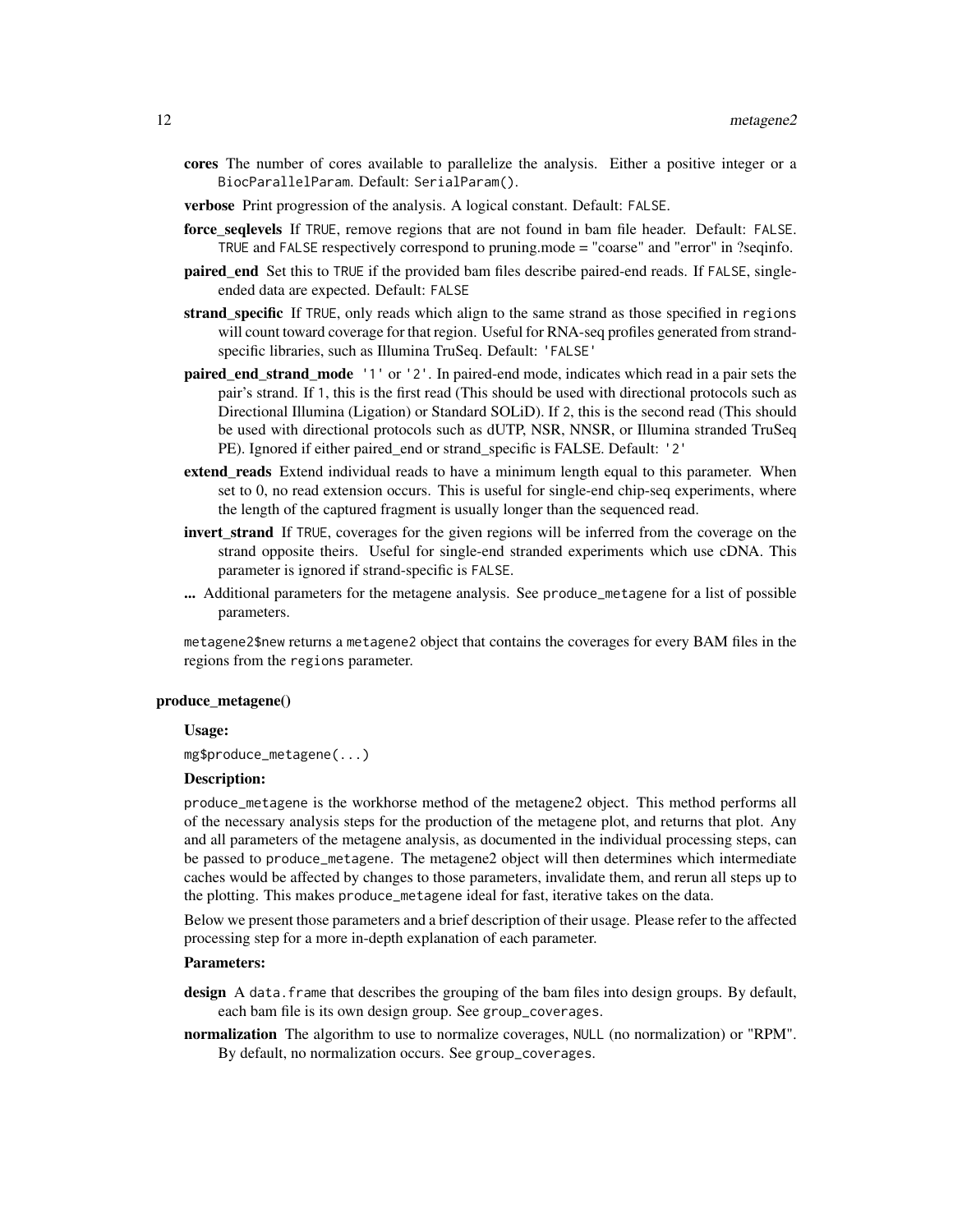#### $metagene2$  13

- design\_filter Indices indicating which subset of design groups should be included in the analysis. By default, all design groups/bam files are included. See group\_coverages.
- bin\_count The number of bins regions should be split into. Defaults to 100. See bin\_coverages.
- region\_filter The subset of regions to be kept for the analysis. By default, all regions are kept. See bin\_coverages
- split\_by Which metadata columns should we use to split the set of regions into subset of interests? Defaults to "region\_name", an automatically added column. See split\_coverages\_by\_regions.
- alpha The alpha level of the confidence interval estimates. Defaults to 0.05. See calculate\_ci.
- sample count The number of draws to perform in the bootstrap calculations used to calculate the confidence inteval. Defaults to 1000. See calculate\_ci
- **resampling\_strategy** The resampling strategy to be used when performing the bootstrap analysis, which can be either 'profile' or 'bin'. Defaults to 'bin'. See calculate\_ci.
- design\_metadata A data-frame containing metadata for the design groups. By default, no metadata is associated. See add\_metadata.
- title A title to add to the graph. See plot.
- x\_label X-axis label for the metagene plot. See plot.
- facet\_by A formula to be used for facetting the metagene plot. By default, no facetting occurs. See plot.
- group\_by The metadata column used to build the color scale. By default, the combination of design and region name is used. See plot.

#### Processing methods

Each of the following methods perform one step of metagene processing. Most do not need to be called explicitly. Instead, you can simply call produce\_metagene. However, you can use them to access intermediary results: grouped coverages, binned coverages, split coverages, and long-form data-frame of coverages with confidence intervals.

#### group\_coverages

#### Usage:

mg\$group\_coverages(design=NA, normalization=NA, design\_filter=NA, simplify=FALSE)

#### Description:

This method normalizes genome-wide coverages, then groups them according to the specified design groups. It returns a list of possible read orientations  $(+, -, *,)$ , each element of which is either NULL (depending on the value of the strand\_specific parameter) or a list of possible design groups. In turn, the lists of design groups contain lists of Rle objects representing coverage over a specific chromosome or sequence.

#### Parameters:

design A data. frame that describes the grouping of the bam files into design groups. The first column of the design should contain the names of bam\_files passed on initialization. Each subsequent columns represents a design group, that is to say a combination of bam files whose coverages should be grouped together into a logical unit. These columns should contain integer values indicating whether the bam files on that row should be excluded (0), included as an'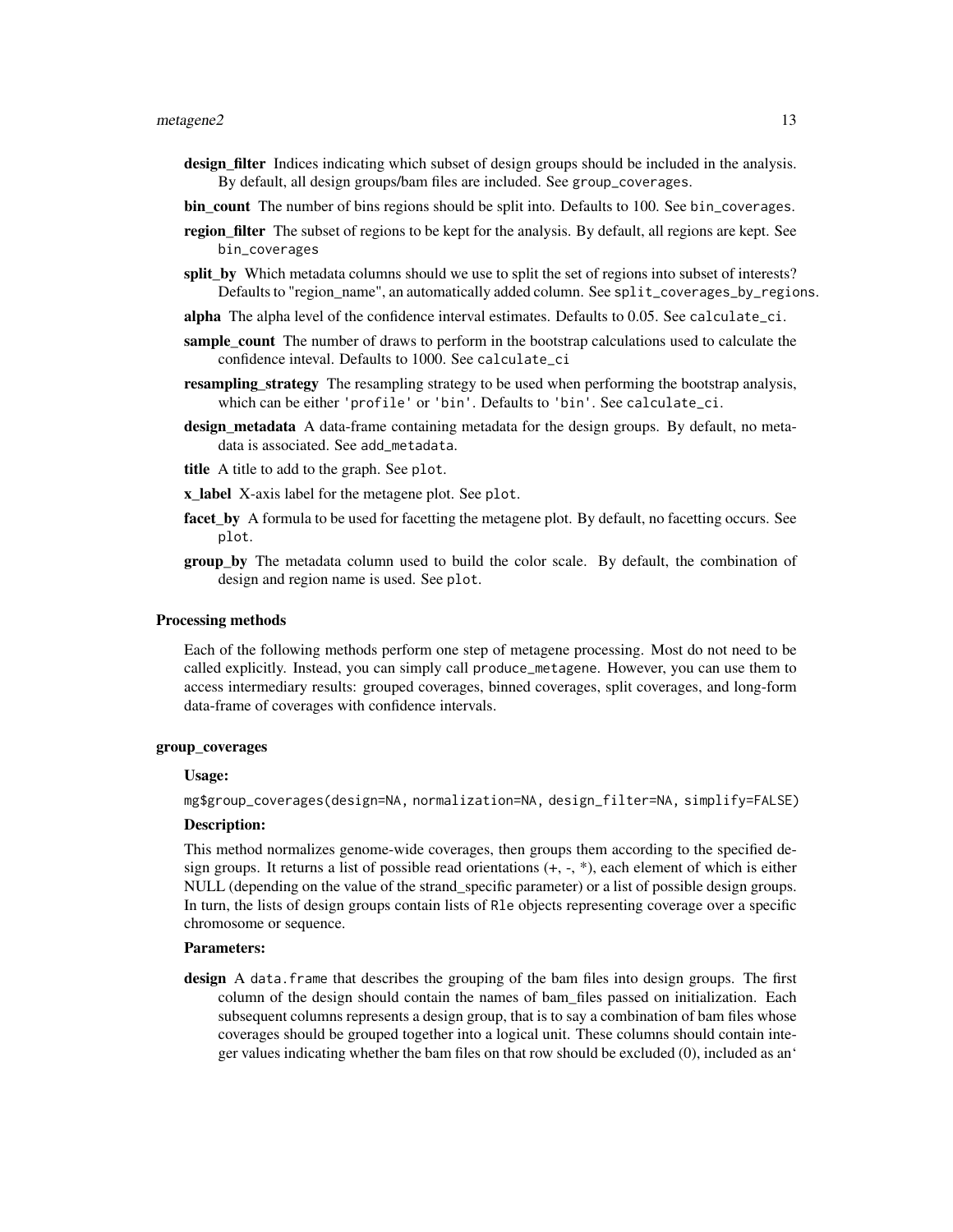"input" (1) or included as a "control" (2) within the specified design group. Control samples are used for "log2\_ratio" normalization, but are ignored for no or "RPM" normalization. NA can be used keep previous design value. Default: NA.

- normalization The algorithm to use to normalize coverages. Possible values are NULL (no normalization), "RPM" and "log2\_ratio". "RPM" transforms raw counts into Reads-Per-Million. " $log2$ <sub>ratio</sub>" uses the formula  $log2((input RPM + 1) / (control RPM + 1))$  to calculate a logratio between input and control. NA can be used keep the previous value. Default: NA
- design\_filter A logical vector specifying which of the design groups specified within the design parameter should be included in the metagene. Useful for quickly reprocessing a subset of samples. NA can be used keep previous design value. Default: NA
- simplify In single strand mode, set simplify to TRUE to return only the '\*' coverage and omit the empty '+' and '-' components. Default: FALSE

#### bin\_coverages

# Usage:

mg\$bin\_coverages(bin\_count=NA, region\_filter=NA)

#### Description:

This method summarizes the coverage over regions of interests into a specified number of bins. For each design group, it produces a matrix of binned coverages where each row represents a region, and each column represents a bin. Those are returned in a named list where each element contains the resulting matrix for a specific design group.

#### Parameters:

- bin\_count The number of bins regions should be split into. The specified bin\_count must always be equal or higher than the minimum size of the specified regions. NA can be used to keep the previous value. Default: NA.
- region filter This parameter defines the subset of regions within the regions parameter passed on initialization on which the metagene should be generated. region\_filter can be (1) a quosure, to be evaluated in the context of the region\_metadata data-frame, (2) a character vector containing the names of the regions to be used or (3) a logical or numeric vector to be used for subsetting. NA can be used to keep the previous value. Default: NA

# split\_coverages\_by\_regions

#### Usage:

mg\$split\_coverages\_by\_regions(split\_by=NA)

#### Description:

This methods splits the matrices generated by mg\$bin\_coverages into groups of regions where the values of the metadata columns specified by split\_by are homogeneous. It returns a list where each element represents a design group: each of those element is in turn a list representing groups of regions for which all metadata values specified by "split\_by" are equal. The leaf elements of this list hierarchy are coverage matrices where each row represents a region, and each column represents a bin.

#### Parameters: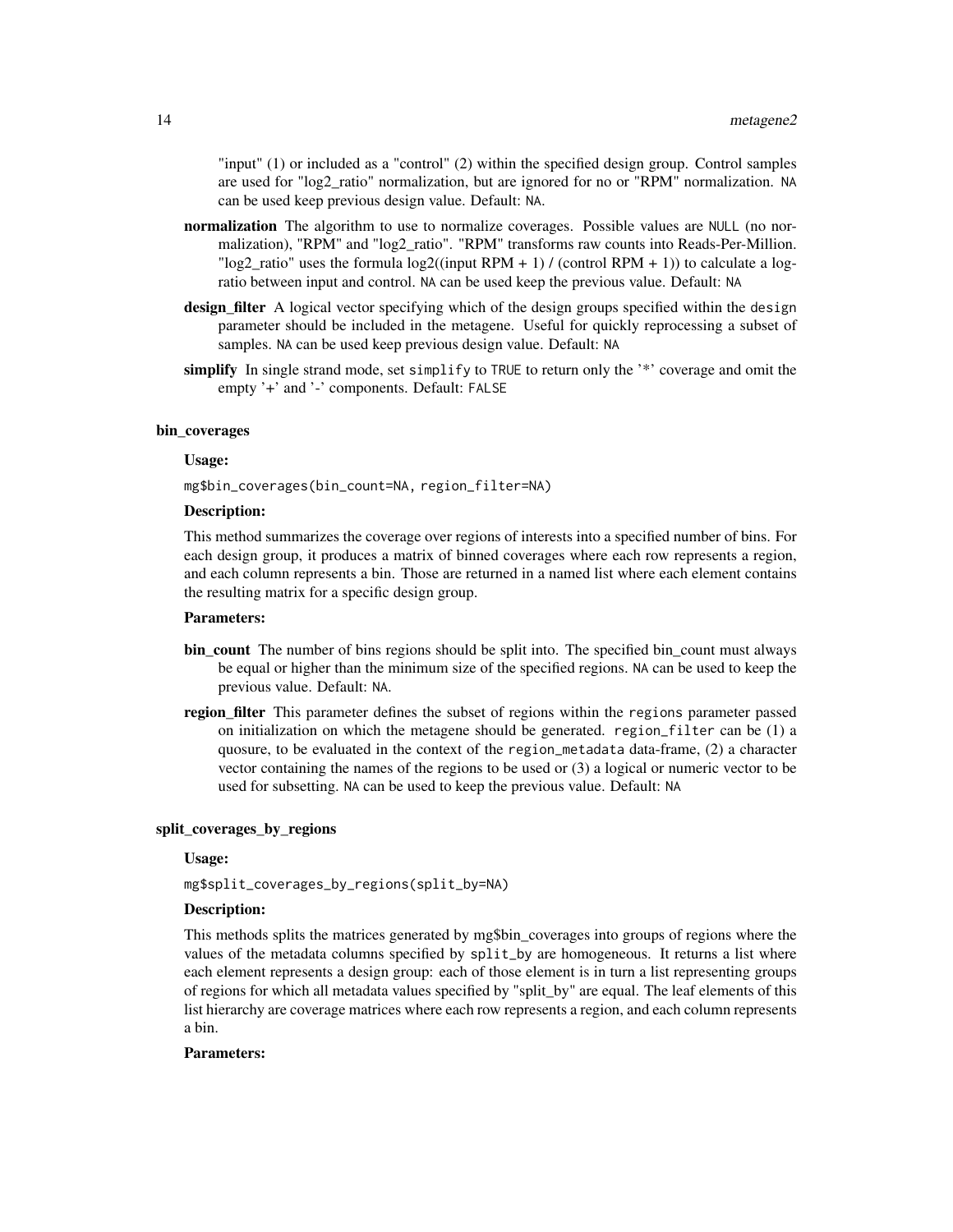split\_by A vector of column names from the region\_metadata parameter, as specified on metagene initialization. The selected columns must allow conversion into a factor. By default, this is set to region name, a metadata column which is automatically generated by metagene. NA can be used to keep the previous value. Default: NA

# calculate\_ci

#### Usage:

mg\$calculate\_ci(alpha = NA, sample\_count = NA, resampling\_strategy=NA)

#### Description:

This method calculates coverage means and confidence intervals for all design\_group \* region \* bin combination. These are returned as a long-form data-frame.

#### Parameters:

- alpha The alpha level of the confidence interval estimate. NA can be used to keep the previous value. Default: NA
- sample count The number of draws to perform in the bootstrap calculations used to calculate the confidence inteval. NA can be used to keep the previous value. Default: NA
- **resampling\_strategy** The resampling strategy to be used when performing the bootstrap analysis, which can be either 'profile' or 'bin'. In 'profile' mode, whole profiles across all bins are resampled. In 'bin' mode, each bin is resampled individually and independantly from all others. NA can be used to keep the previous value. Default: NA

#### add\_metadata

#### Usage:

mg\$add\_metadata(design\_metadata=NA)

#### Description:

This method adds design group and region metadata to the data-frame produced by mg\$calculate\_ci for easier plotting.

#### Parameters:

design\_metadata A data-frame containing metadata for the design groups. It must contain as many rows as there are design groups, and must contain at least one column named 'design' which is used to match the rows to design groups.

#### plot

# Usage:

mg\$plot(region\_names = NULL, design\_names = NULL, title = NA, x\_label = NA, facet\_by=NA, group\_by=NA)

# Description:

This method produces a ggplot object giving a graphical representation of the metagene analysis.

# Parameters: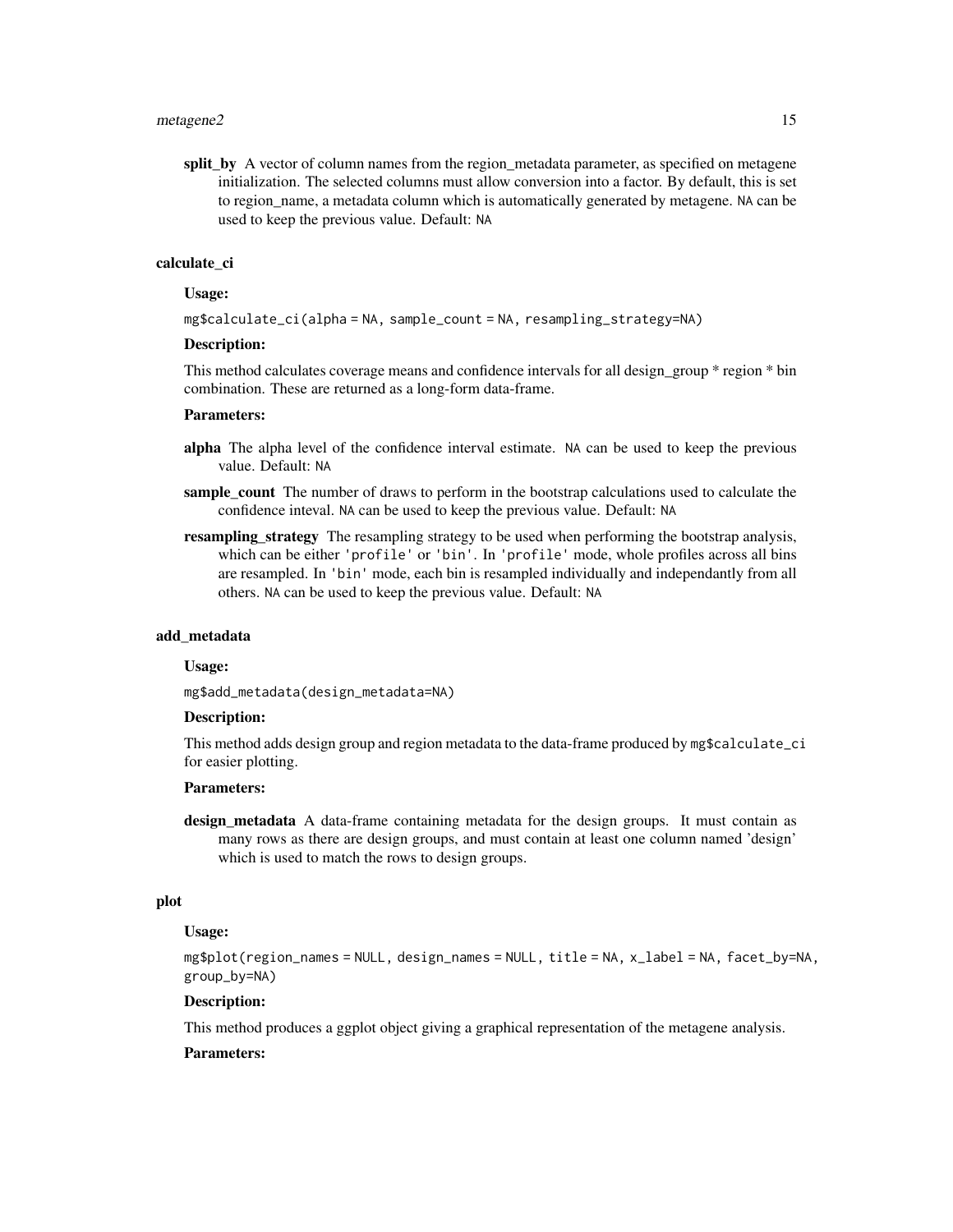- region\_names The names of the regions to be plotted. If NULL, all the regions are plotted. Default: NULL.
- design\_names The names of the design groups to be plotted. If NULL, all the design groups are plotted. Default: NULL.
- title A title to add to the graph. NA can be used to keep the previous value. Default: NA
- **x\_label** X-axis label for the metagene plot. NA can be used to keep the previous value. Default: NA.
- facet\_by A formula to be used for facetting the metagene plot. This formula can include any design metadata, or region\_metadata NA can be used to keep the previous value. Default: NA.
- group\_by A string representing a single column from design\_metadata or region\_metadata which will be used to group observations together into lines and which will be used to generate the color scale. NA can be used to keep the previous value. Default: NA.

#### Getter methods

The following methods return various informations about the metagene object.

#### mg\$get\_params()

Returns a list of all parameters used to perform this metagene analysis.

#### mg\$get\_design()

Returns the design used to perform this metagene analysis.

#### mg\$get\_regions()

Returns the regions used for this metagene analysis.

#### mg\$get\_data\_frame(region\_names = NULL, design\_names = NULL)

Returns full data-frame of results.

- region\_names The names of the regions to extract. If NULL, all the regions are returned. Default: NULL.
- design\_names The names of the design groups to extract. If NULL, design groups are returned. Default: NULL.

#### mg\$get\_plot()

Returns the ggplot object generated by the metagene2\$plot function.

#### mg\$get\_raw\_coverages()

Returns raw coverages over the regions specified on initialization.

#### mg\$get\_normalized\_coverages()

Returns normalized coverages over the regions specified on initialization.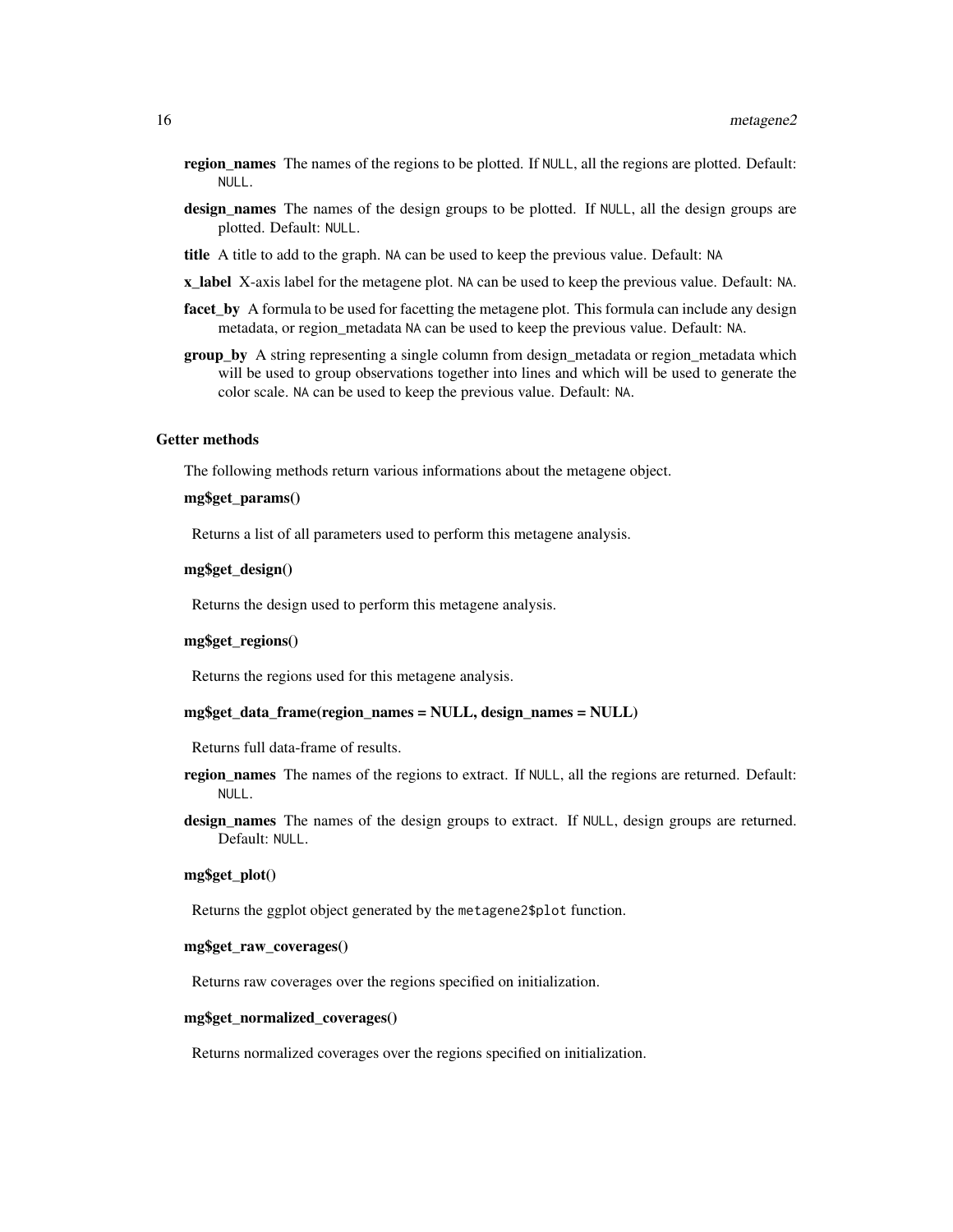#### $metagene2$  and  $17$

# Methods

# Public methods:

- [metagene2\\$new\(\)](#page-3-0)
- [metagene2\\$get\\_bam\\_count\(\)](#page-16-0)
- [metagene2\\$get\\_params\(\)](#page-17-0)
- [metagene2\\$get\\_design\(\)](#page-17-1)
- [metagene2\\$get\\_design\\_group\\_names\(\)](#page-17-2)
- [metagene2\\$get\\_regions\(\)](#page-17-3)
- [metagene2\\$get\\_regions\\_metadata\(\)](#page-17-4)
- [metagene2\\$get\\_split\\_regions\(\)](#page-17-5)
- [metagene2\\$get\\_data\\_frame\(\)](#page-17-6)
- [metagene2\\$get\\_plot\(\)](#page-17-7)
- [metagene2\\$get\\_raw\\_coverages\(\)](#page-17-8)
- [metagene2\\$get\\_normalized\\_coverages\(\)](#page-17-9)
- [metagene2\\$set\\_cores\(\)](#page-17-10)
- [metagene2\\$group\\_coverages\(\)](#page-18-0)
- [metagene2\\$bin\\_coverages\(\)](#page-18-1)
- [metagene2\\$split\\_coverages\\_by\\_regions\(\)](#page-18-2)
- [metagene2\\$calculate\\_ci\(\)](#page-18-3)
- [metagene2\\$add\\_metadata\(\)](#page-18-4)
- [metagene2\\$plot\(\)](#page-18-5)
- [metagene2\\$produce\\_metagene\(\)](#page-18-6)
- [metagene2\\$plot\\_single\\_region\(\)](#page-18-7)
- [metagene2\\$replace\\_region\\_metadata\(\)](#page-19-2)
- [metagene2\\$clone\(\)](#page-4-6)

#### Method new() :

```
Usage:
metagene2$new(
  regions,
 bam_files,
 padding_size = 0,
  cores = SerialParam(),
 verbose = FALSE,
  force_seqlevels = FALSE,
  paired_end = FALSE,
  assay = "chipseq",
  strand_specific = FALSE,
 paired_end_strand_mode = 2,
  region_mode = "auto",
  region_metadata = NULL,
  extend_{reads} = 0,
  invert_strand = FALSE,
  ...
)
```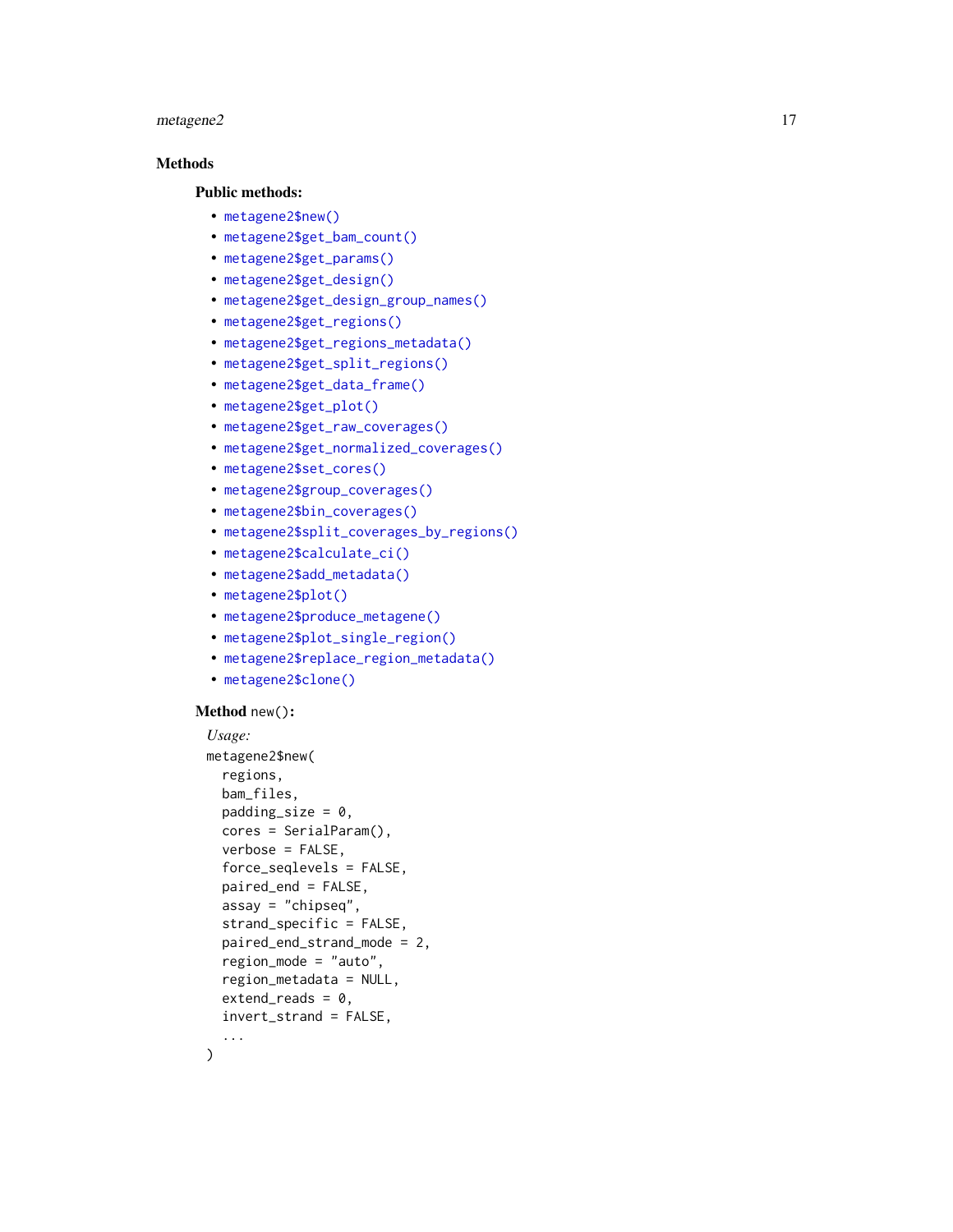18 metagene2

```
Method get_bam_count():
 Usage:
 metagene2$get_bam_count(filename)
Method get_params():
 Usage:
 metagene2$get_params()
Method get_design():
 Usage:
 metagene2$get_design()
Method get_design_group_names():
 Usage:
 metagene2$get_design_group_names()
Method get_regions():
 Usage:
 metagene2$get_regions()
Method get_regions_metadata():
 Usage:
 metagene2$get_regions_metadata()
Method get_split_regions():
 Usage:
 metagene2$get_split_regions()
Method get_data_frame():
 Usage:
 metagene2$get_data_frame(region_names = NULL, design_names = NULL)
Method get_plot():
 Usage:
 metagene2$get_plot()
Method get_raw_coverages():
 Usage:
 metagene2$get_raw_coverages()
Method get_normalized_coverages():
 Usage:
 metagene2$get_normalized_coverages()
Method set_cores():
```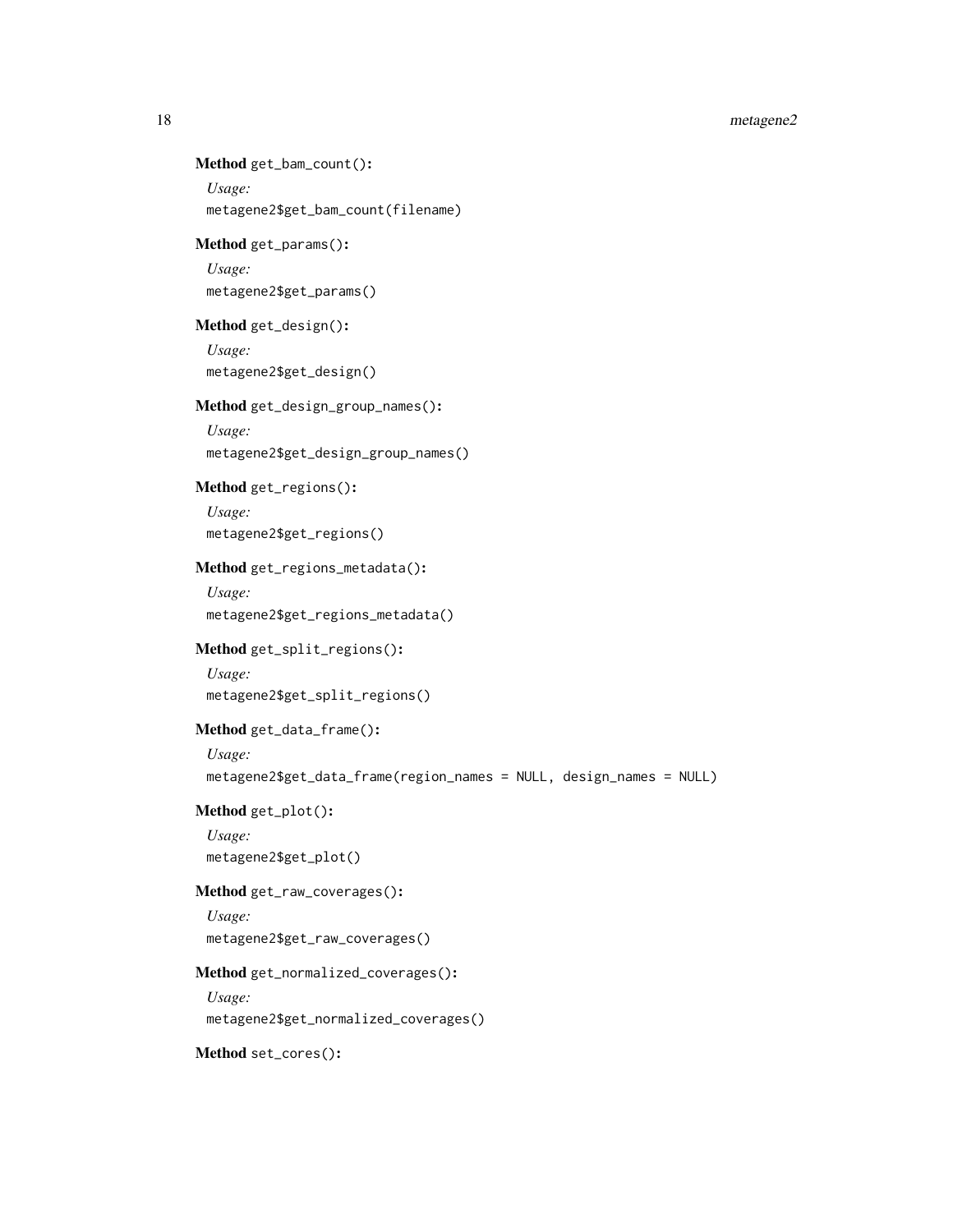# metagene2 19

```
Usage:
 metagene2$set_cores(cores)
Method group_coverages():
 Usage:
 metagene2$group_coverages(
   design = NA,normalization = NA,
   design_filter = NA,
   simplify = TRUE
 \lambdaMethod bin_coverages():
 Usage:
 metagene2$bin_coverages(bin_count = NA, region_filter = NA)
Method split_coverages_by_regions():
 Usage:
 metagene2$split_coverages_by_regions(split_by = NA)
Method calculate_ci():
 Usage:
 metagene2$calculate_ci(alpha = NA, sample_count = NA, resampling_strategy = NA)
Method add_metadata():
 Usage:
 metagene2$add_metadata(design_metadata = NA)
Method plot():
 Usage:
 metagene2$plot(
   region_names = NULL,
   design_names = NULL,
   title = NA,
   x<sup>l</sup>abel = NA,
   facet_by = NA,
   group_by = NA\lambdaMethod produce_metagene():
 Usage:
 metagene2$produce_metagene(...)
Method plot_single_region():
 Usage:
```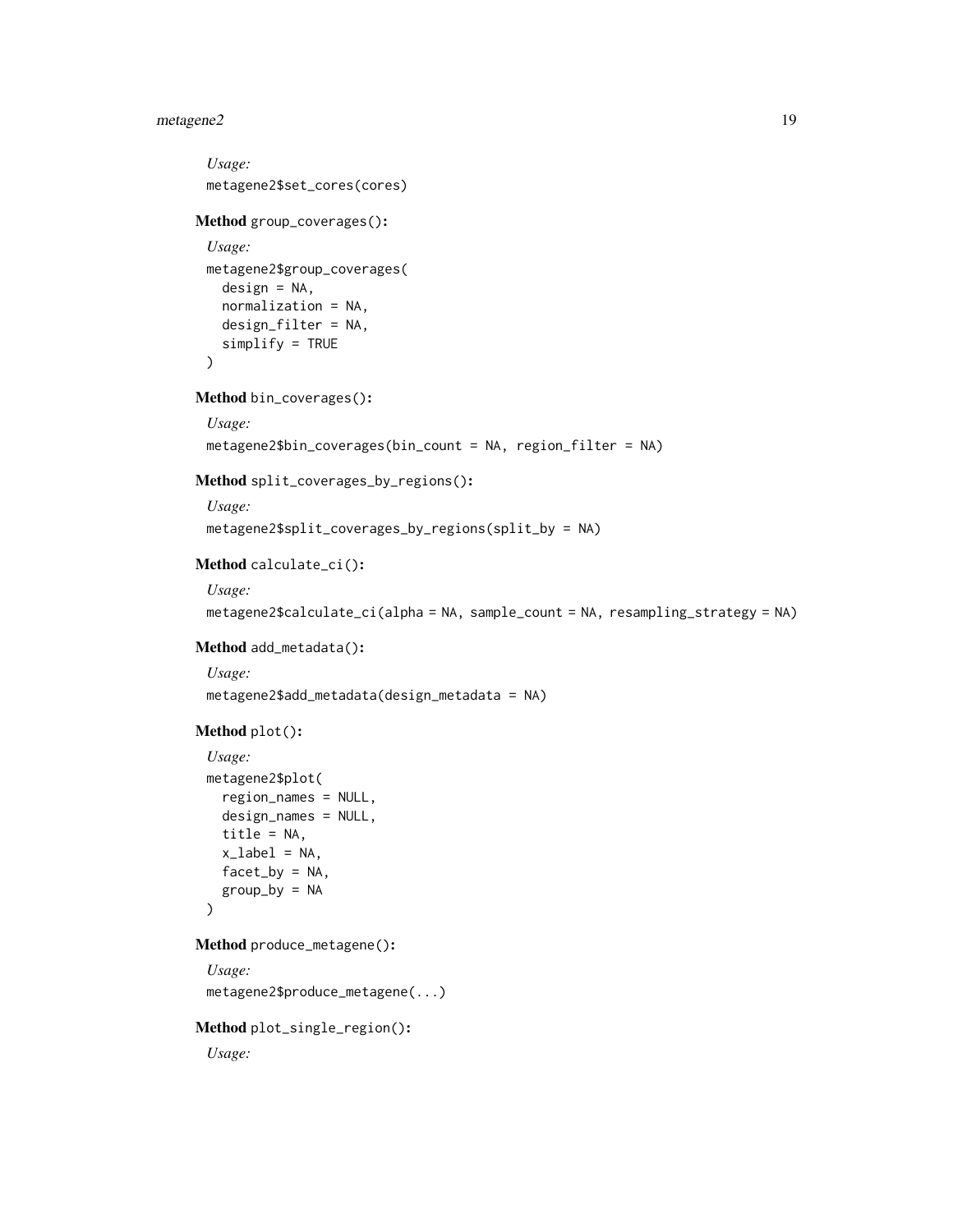```
metagene2$plot_single_region(
  region,
  facet_by = NA,
 group_by = NA,
 no_binning = FALSE
)
```
<span id="page-19-2"></span>Method replace\_region\_metadata():

```
Usage:
metagene2$replace_region_metadata(region_metadata)
```
Method clone(): The objects of this class are cloneable with this method.

```
Usage:
metagene2$clone(deep = FALSE)
Arguments:
```
deep Whether to make a deep clone.

# Examples

```
mg <- metagene2$new(regions = get_demo_regions(), bam_files = get_demo_bam_files())
## Not run:
   mg$plot()
```
## End(Not run)

<span id="page-19-1"></span>metagene2\_heatmap *Plots a heatmap of coverages from a metagene2 object.*

# Description

This function creates an ordering of regions within region groups based on ascending or descending mean coverage. This is used with the [metagene2\\_heatmap](#page-19-1) function.

# Usage

```
metagene2_heatmap(
  metagene,
  region_order = as_is_region_order(metagene),
  scale_trans = "identity"
\mathcal{E}
```
<span id="page-19-0"></span>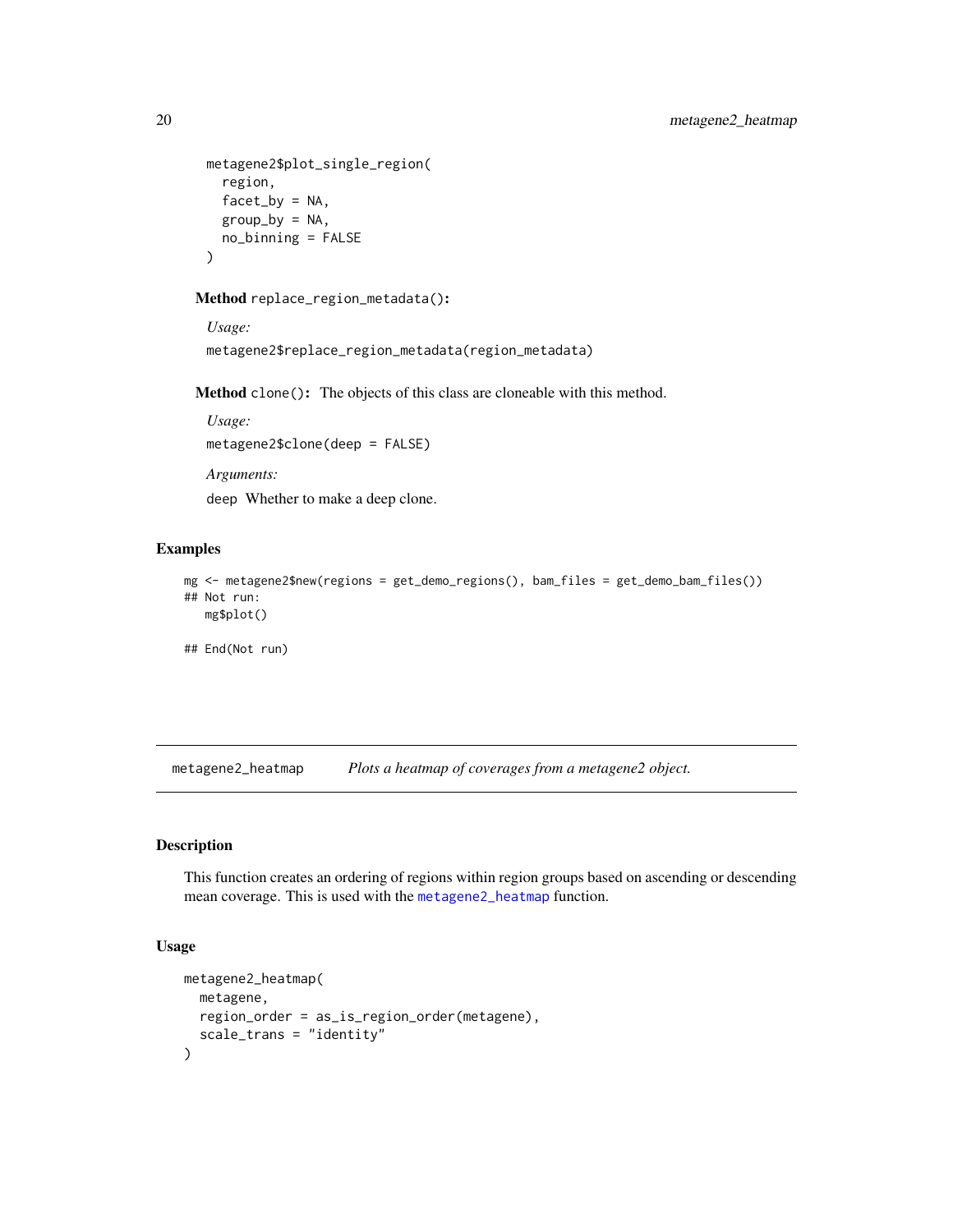# <span id="page-20-0"></span>plot\_metagene 21

# Arguments

| metagene     | The metagene object to be plotted as a heatmap.                                                                                                                                                                                                                                               |
|--------------|-----------------------------------------------------------------------------------------------------------------------------------------------------------------------------------------------------------------------------------------------------------------------------------------------|
| region_order | A named list with as many elements as there are region groups, with each ele-<br>ment containing an ordering for the regions within that group. The as_is_region_order<br>and coverage_order functions can be used to generate a valid ordering. By de-<br>fault, as_is_region_order is used. |
| scale trans  | A character string giving the transformation that should be applied to the cover-<br>age values. Common values are "identity" and "log1p". See the ggplot2 docu-<br>mentation for scale continuous for more details.                                                                          |

# Value

A ggplot object containing a heatmap representation of the metagene2 object.

# Examples

demo\_metagene = get\_demo\_metagene() metagene2\_heatmap(demo\_metagene)

plot\_metagene *Produce a metagene plot*

# Description

Produce a metagene plot

# Usage

```
plot_metagene(df, facet_by = NULL, group_by = NULL)
```
# Arguments

| df       | a data. frame obtained with the get_data_frame function. Must have the fol-<br>lowing columns: "region", "design", "bin", "value", "qinf" and "qsup".                                                                                                           |
|----------|-----------------------------------------------------------------------------------------------------------------------------------------------------------------------------------------------------------------------------------------------------------------|
| facet_by | A formula to be used for facetting the metagene plot. This formula can include<br>any design metadata, or region_metadata NA can be used to keep the previous<br>value. Default: NA.                                                                            |
| group_by | A string representing a single column from design_metadata or region_metadata<br>which will be used to group observations together into lines and which will be<br>used to generate the color scale. NA can be used to keep the previous value.<br>Default: NA. |

# Value

A 'ggplot' object.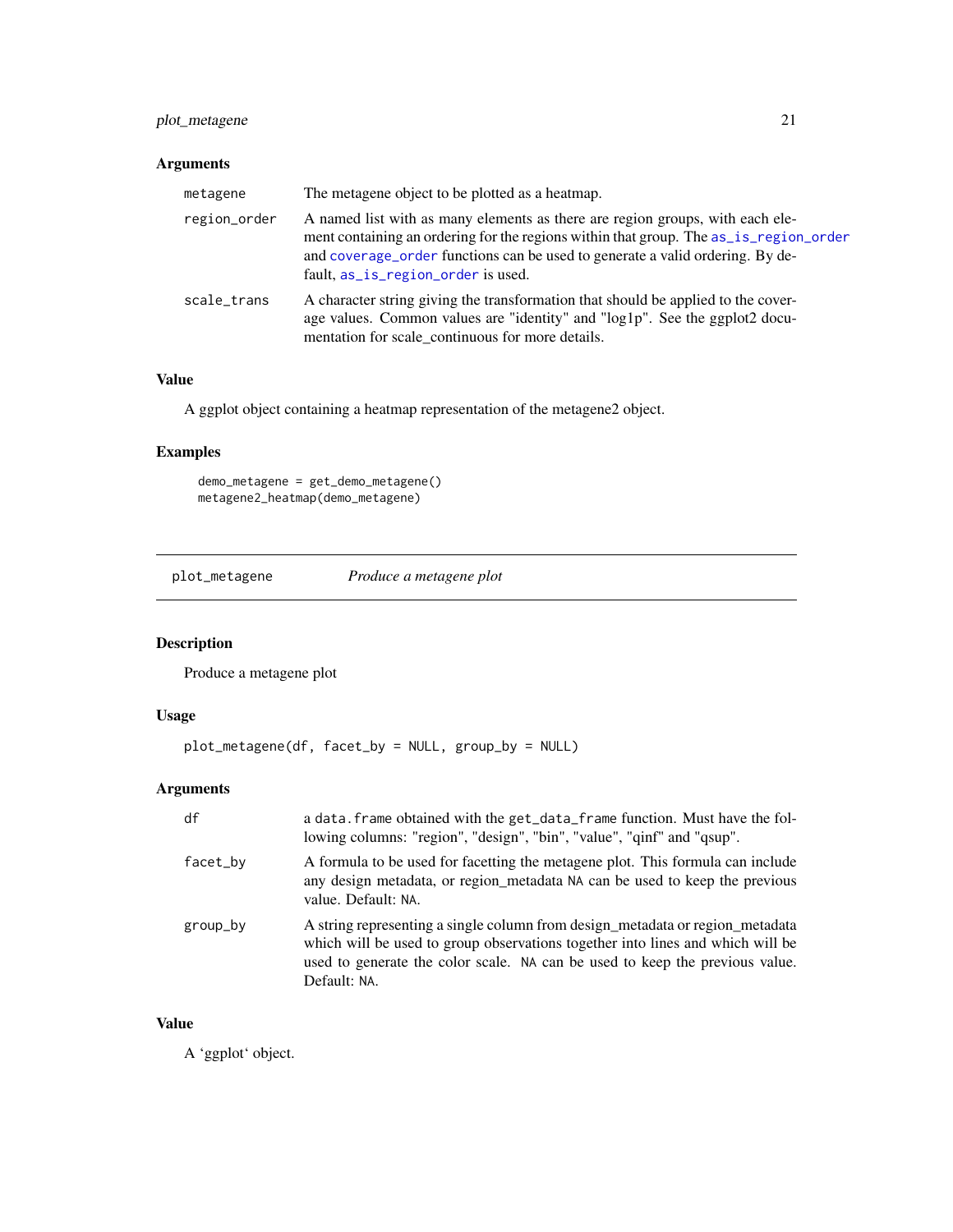22 plot\_metagene

# Examples

mg <- get\_demo\_metagene() df <- mg\$add\_metadata() p <- metagene2::plot\_metagene(df)